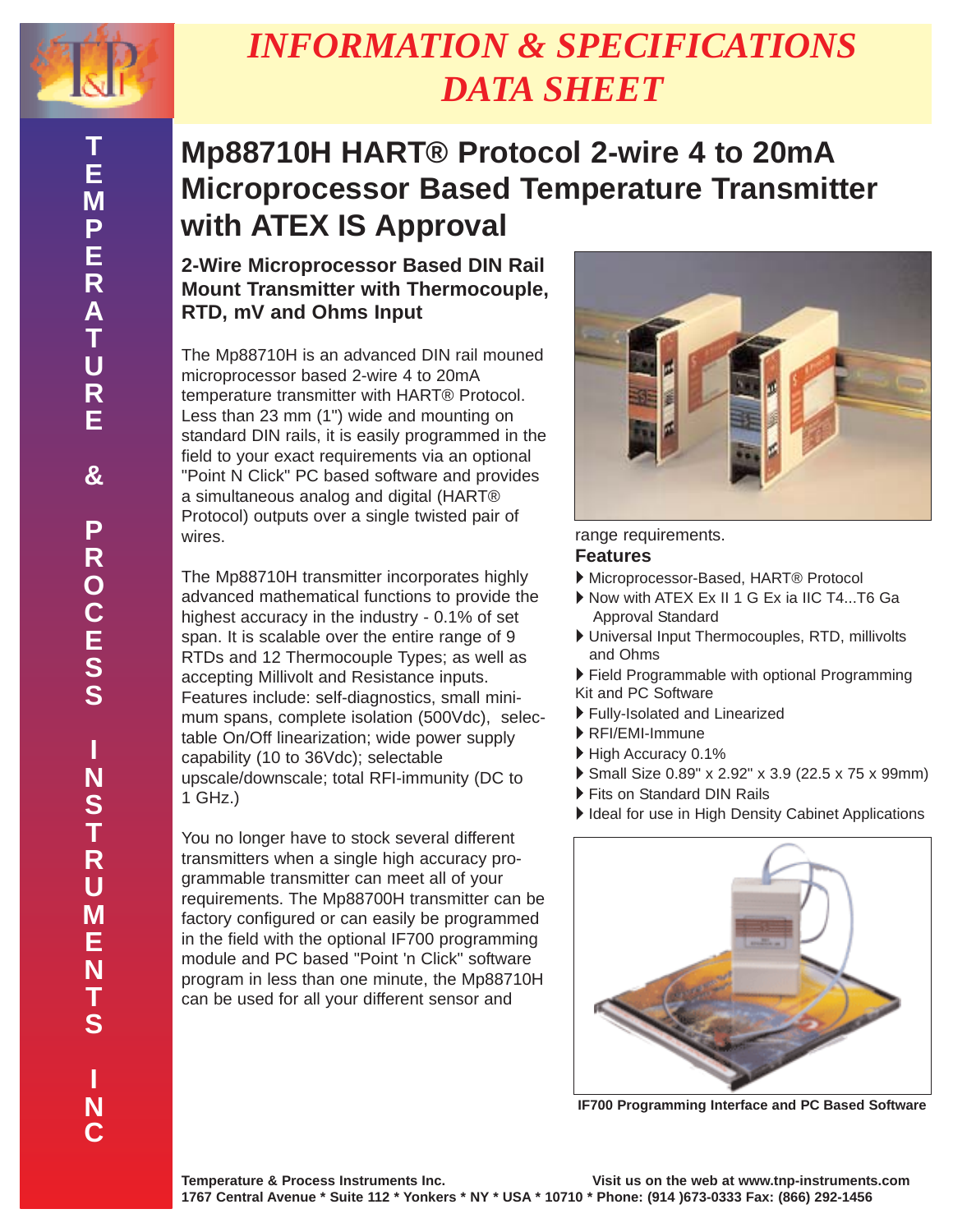

# *INFORMATION & SPECIFICATIONS DATA SHEET*

### **Mp88710H HART® Protocol Microprocessor Based Temperature Transmitter Specifications**

#### **Specifications**

**RTD Input:** Pt100, Pt250, Pt500, Pt1000, Ni100, Ni500, Ni1000, Cu10, Cu100 **Thermocouple Input Types:** K, J, L, T, U, E, R, S, B, C, D, N **Other Inputs:** mV and Ohms **Minimum Span:** See Table Below **Output:** 4 to 20mA or 20 to 4mA and HART Protocol **Linearization:** On/Off **Supply \*\*:** 10 to 40Vdc, Polarity Protected **Supply Effect:** 0.001%/V **Max. Ripple:** 10 V PP. Min. Vbat =10Vdc **Zero Drift:** ± 0.01%/°C or ±0.02°C/°C **Span Drift:** ± 0.005%/°C or ±0.01°C/°C **Long Term Drift:** ± 0.05%/Year **Cold Junction Drift:** ± 0.01°C/°C **Excitation Current RTD:** 0.1mA

**Sensor Lead Resistance RTD:** 500 Ohm max. **Sensor Lead Resistance Effect:** 0.001°C/Ohm **Sensor Lead Resistance T/C:** 10,000 Ohm max. **Open Circuit Detection: Upscale/Downscale** Programmable **Load Capability:** Vbat-10V/20mA **Response Time:** <3 sec. **Startup Time:** 20 sec. **Warmup Time:** 5 Min. **Isolation:** 500Vdc.1500Vac **Ambient Operating Temp.:** -40 to + 85°C.(-40 to 185°F) **Storage Temperature:** -40 to +100°C (-40 to 212°F) **Ingress Protection:** IP30 **Housing Material:** Makrolon **Housing Dimension:** 0.89" x 2.92" x 3.9 (22.5 x 75 x 99mm)

| <b>Sensor Type</b>           |                 |                             |                           |                  |                  |                 |
|------------------------------|-----------------|-----------------------------|---------------------------|------------------|------------------|-----------------|
|                              | $\rm ^{\circ}C$ | Temp. Min. Temp. Max.<br>°C | Span Min.<br>$^{\circ}$ C | Temp. Min.<br>°F | Temp. Max.<br>۰F | Span Min.<br>۰F |
| <b>Thermocouple Type</b>     |                 |                             |                           |                  |                  |                 |
| J (Fe-CuNi)                  | $-200$          | 1200                        | 50                        | $-328$           | 2192             | 90              |
| <b>K (NiCr-NiAl)</b>         | $-270$          | 1370                        | 50                        | $-454$           | 2498             | 90              |
| T (Cu-CuNi)                  | $-270$          | 400                         | 50                        | $-454$           | 752              | 90              |
| <b>E</b> (NiCr-CuNi)         | -270            | 1000                        | 50                        | $-454$           | 1832             | 90              |
| <b>N</b> (Nicrosil-NiSil)    | $-270$          | 1300                        | 50                        | $-454$           | 2372             | 90              |
| <b>S (Pt10%Rh-Pt)</b>        | $-60$           | 1760                        | 250                       | $-76$            | 3200             | 450             |
| <b>R</b> (Pt13%Rh-Pt)        | $-60$           | 1760                        | 250                       | $-76$            | 3200             | 450             |
| <b>B (Pt30%Rh-Pt6%Rh)</b>    | $\Omega$        | 1820                        | 600                       | 32               | 3308             | 1080            |
| C (W5%Re-W26%Re)             | $\Omega$        | 2300                        | 150                       | 32               | 4172             | 270             |
| D (W3%Re-W25%Re)             | $\overline{0}$  | 2300                        | 150                       | 32               | 4172             | 270             |
| <b>U (DIN Cu-CuNi)</b>       | -200            | 600                         | 50                        | $-328$           | 1112             | 90              |
| L (DIN Fe-CuNi)              | $-200$          | 900                         | 50                        | $-328$           | 1652             | 90              |
| <b>RTD Types</b>             |                 |                             |                           |                  |                  |                 |
| <b>Pt100 IEC751</b>          | $-200$          | 850                         | 25                        | $-328$           | 1562             | 45              |
| <b>Pt250 IEC751</b>          | $-200$          | 850                         | 25                        | $-328$           | 1562             | 45              |
| <b>Pt500 IEC751</b>          | $-200$          | 850                         | 25                        | $-328$           | 1562             | 45              |
| <b>Pt1000 IEC751</b>         | $-200$          | 850                         | 25                        | $-328$           | 1562             | 45              |
| <b>Ni100 IEC751</b>          | -60             | 250                         | 25                        | $-76$            | 482              | 45              |
| <b>Ni500 IEC751</b>          | -60             | 250                         | 25                        | $-76$            | 482              | 45              |
| <b>Ni1000 IEC751</b>         | $-60$           | 250                         | 25                        | $-76$            | 482              | 45              |
| <b>Cu10</b>                  | $-200$          | 250                         | 25                        | $-328$           | 482              | 45              |
| <b>Cu100</b>                 | $-200$          | 250                         | 25                        | $-328$           | 482              | 45              |
| <b>Process Signals Types</b> |                 |                             |                           |                  |                  |                 |
| mV                           | $\mathbf 0$     | 1000                        | 10                        |                  |                  |                 |
| Ohm                          | $\overline{0}$  | 10000                       | 100                       |                  |                  |                 |

The Mp88700H can be programmed in the field with the optional PC based software and IF-700 Configuration Interface, or can be supplied factory configured. For factory configuration please provide Sensor type, Minimum temperature, Maximum temperature and temperature scale.